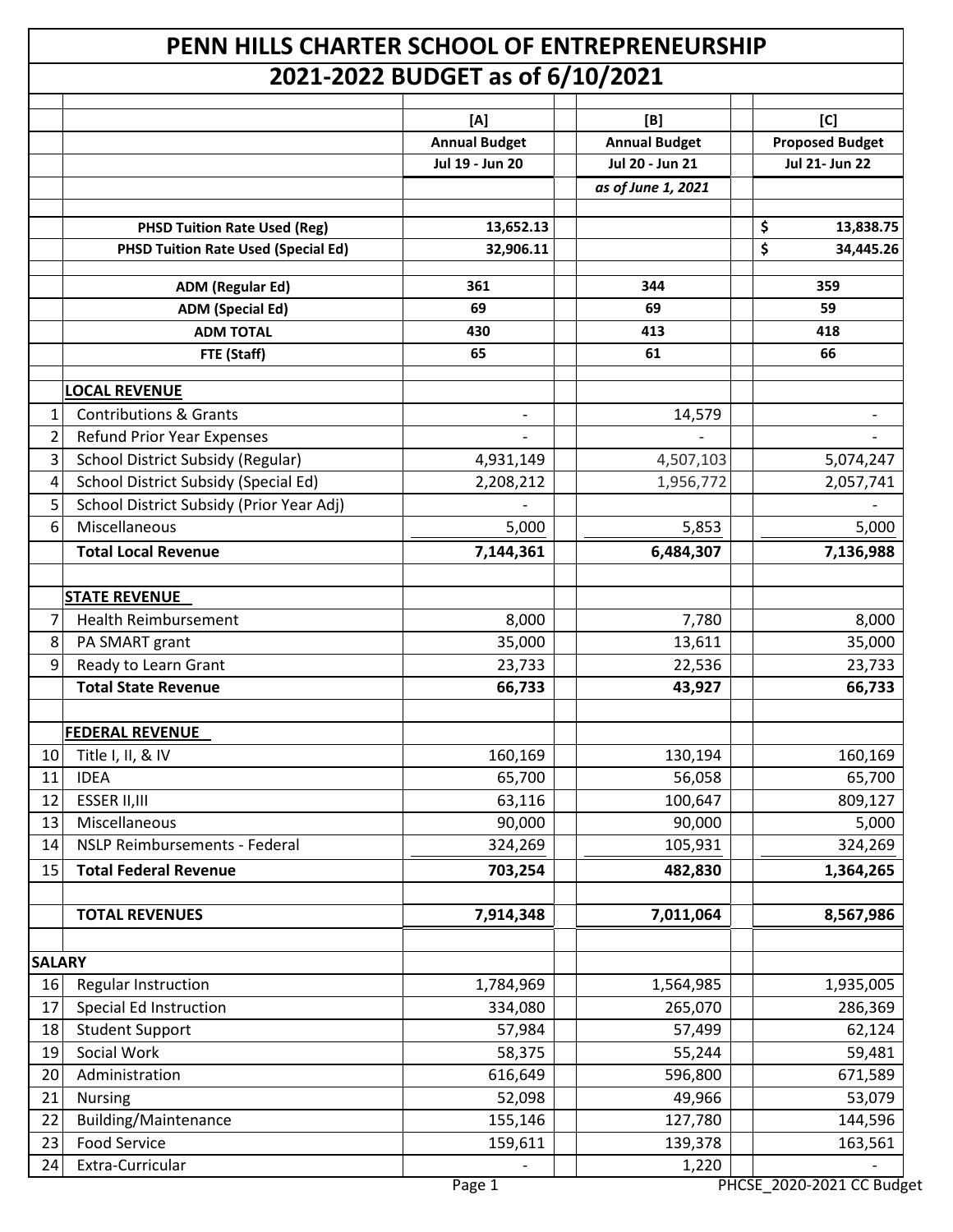| PENN HILLS CHARTER SCHOOL OF ENTREPRENEURSHIP |                                                |                      |                      |                        |  |
|-----------------------------------------------|------------------------------------------------|----------------------|----------------------|------------------------|--|
|                                               | 2021-2022 BUDGET as of 6/10/2021               |                      |                      |                        |  |
|                                               |                                                | [A]                  | [B]                  | [C]                    |  |
|                                               |                                                | <b>Annual Budget</b> | <b>Annual Budget</b> | <b>Proposed Budget</b> |  |
|                                               |                                                | Jul 19 - Jun 20      | Jul 20 - Jun 21      | Jul 21- Jun 22         |  |
|                                               | <b>Total Salary</b>                            | 3,218,914            | 2,857,942            | 3,375,804              |  |
|                                               |                                                |                      |                      |                        |  |
| <b>BENEFITS</b>                               |                                                |                      |                      |                        |  |
| 25                                            | Medical/Dental                                 | 451,134              | 357,350              | 540,003                |  |
| 26                                            | Disability/Life                                | 27,667               |                      | 30,187                 |  |
| 27                                            | Federal & UC Tax                               | 260,601              | 229,816              | 278,681                |  |
| 28                                            | PSERS & 403(b)                                 | 907,954              | 813,845              | 871,020                |  |
| 29                                            | <b>Tuition Reimbursement</b>                   | 28,085               | 15,759               | 28,085                 |  |
| 30                                            | <b>Other Benefits</b>                          | 37,523               | 46,585               | 54,762                 |  |
|                                               | <b>Total Benefits</b>                          | 1,712,964            | 1,463,356            | 1,802,738              |  |
|                                               | <b>PURCHASED PROFESSIONAL SERVICES</b>         |                      |                      |                        |  |
| 31                                            | Contracted Instructional Svcs & Sub Budgets    |                      |                      |                        |  |
|                                               | Microsociety                                   | 16,920               |                      | 16,920                 |  |
|                                               | Entrepreneurship                               | 17,000               |                      | 17,000                 |  |
|                                               | <b>National Honor Society</b>                  | 1,000                |                      | 1,000                  |  |
|                                               | C.A.R.E                                        | 1,000                |                      | 1,000                  |  |
|                                               | <b>PBIS</b>                                    | 5,000                |                      | 5,000                  |  |
|                                               | <b>OLWEUS</b>                                  | 12,000               |                      | 12,000                 |  |
|                                               | Gifted                                         | 2,000                |                      | 2,000                  |  |
|                                               | <b>Substitute Services</b>                     | 22,425               | 20,449               | 37,255                 |  |
|                                               | <b>ELL Services</b>                            |                      |                      | 21,178                 |  |
|                                               | <b>Other Contracted Instructional Services</b> | 47,025               | 45,632               | 48,548                 |  |
| 32                                            | <b>Special Ed Contracted Services</b>          | 59,356               | 121,778              | 28,178                 |  |
| 33                                            | <b>Student Support Contracted Services</b>     |                      |                      |                        |  |
| 34                                            | Approved Private School Tuition                | 25,000               |                      | 25,000                 |  |
| 35                                            | <b>Administrative Contracted Services</b>      | 20,000               | 7,161                | 5,000                  |  |
| 36                                            | <b>Technology Services</b>                     | 273,509              | 269,353              | 278,979                |  |
| 37                                            | <b>Professional Development</b>                | 24,000               | 20,741               | 60,000                 |  |
| 38                                            | <b>Medical/Nursing Contracted Services</b>     | 2,000                | 320                  | 2,000                  |  |
| 39                                            | <b>Legal Fees</b>                              | 50,000               | 40,133               | 51,000                 |  |
| 40                                            | Audit                                          | 8,500                | 9,000                | 8,670                  |  |
| 41                                            | <b>Management/Business Services</b>            | 54,000               | 52,851               | 42,840                 |  |
|                                               | <b>Total Purchased Professional Services</b>   | 640,735              | 587,418              | 663,568                |  |
|                                               |                                                |                      |                      |                        |  |
|                                               | PURCHASED PROPERTY SERVICES                    |                      |                      |                        |  |
| 42                                            | <b>Custodial Service</b>                       | 40,000               | 31,383               | 40,800                 |  |
| 43                                            | Waste Removal                                  | 7,000                | 8,689                | 7,140                  |  |
| 44                                            | Landscaping/Snow Removal                       | 35,000               | 28,727               | 35,700                 |  |
| 45                                            | Security & Fire                                | 21,975               | 3,124                | 32,615                 |  |
| 46                                            | Utilities                                      | 81,000               | 68,428               | 82,620                 |  |
| 47                                            | Repairs & Maintenance                          | 60,000               | 59,198               | 51,000                 |  |
| 48                                            | <b>Building Rent</b>                           |                      |                      | 25,548                 |  |
| 49                                            | Exterminators                                  | 2,476                | 928                  | 2,526                  |  |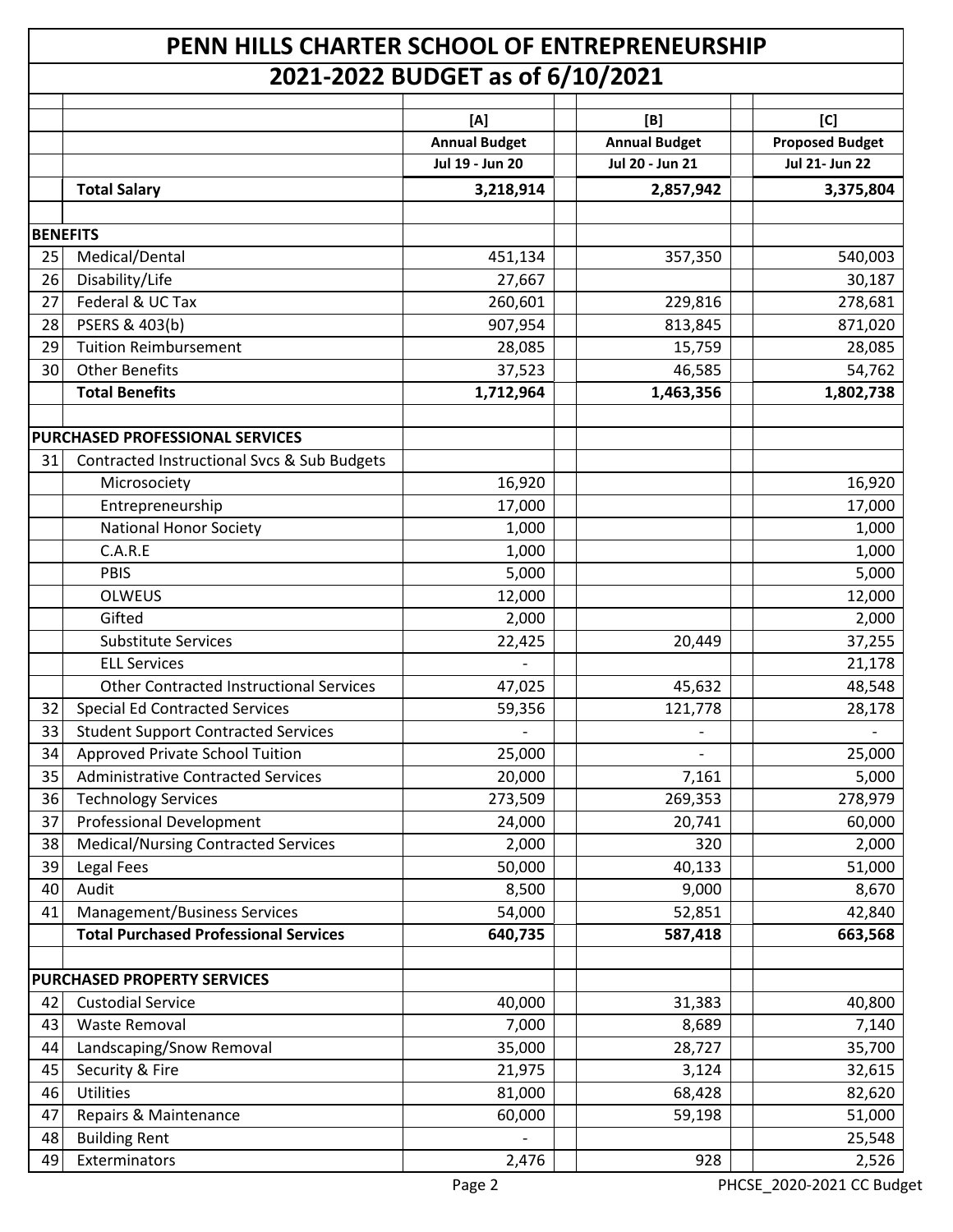## **PENN HILLS CHARTER SCHOOL OF ENTREPRENEURSHIP 2021-2022 BUDGET as of 6/10/2021**

|                 | ZUZI-ZUZZ DODOLI G3 01 07 IU7 ZUZI            |                      |                      |                        |  |  |
|-----------------|-----------------------------------------------|----------------------|----------------------|------------------------|--|--|
|                 |                                               | [A]                  | [B]                  | [C]                    |  |  |
|                 |                                               | <b>Annual Budget</b> | <b>Annual Budget</b> | <b>Proposed Budget</b> |  |  |
|                 |                                               | Jul 19 - Jun 20      | Jul 20 - Jun 21      | <b>Jul 21- Jun 22</b>  |  |  |
| 50              | Other / Shared Services                       |                      |                      |                        |  |  |
|                 | <b>Total Purchased Property Services</b>      | 247,451              | 200,477              | 277,948                |  |  |
|                 |                                               |                      |                      |                        |  |  |
|                 | <b>OTHER PURCHASED SERVICES</b>               |                      |                      |                        |  |  |
| 51              | <b>Field Trip Expenses</b>                    | 34,000               | 1,519                | 34,680                 |  |  |
| 52              | <b>Food Services</b>                          | 193,061              | 150,096              | 375,181                |  |  |
| 53              | Telephone/Internet                            | 17,000               | 15,562               | 17,340                 |  |  |
| 54              | Transportation                                | 10,000               | 5,943                | 10,200                 |  |  |
| 55              | Postage                                       | 7,000                | 3,497                | 7,140                  |  |  |
| 56              | Advertising / Marketing                       | 48,460               | 47,785               | 47,389                 |  |  |
| 57              | Copying / Printing                            | 52,800               | 50,530               | 53,856                 |  |  |
| 58              | <b>Admin Travel</b>                           |                      |                      | 3,000                  |  |  |
| 59              | <b>Payroll Services</b>                       | 10,593               | 9,956                | 8,593                  |  |  |
| 60              | Software & Licensing                          | 38,794               | 34,445               | 39,570                 |  |  |
| 61              | <b>School Events</b>                          | 10,000               |                      | 10,200                 |  |  |
| 62              | <b>Staff Events</b>                           | 10,000               |                      |                        |  |  |
| 63              | <b>Student Activities (Non-Instructional)</b> | 20,000               | 5,483                | 117,871                |  |  |
| 64              | 21st Century Expenses                         |                      |                      |                        |  |  |
| 65              | Parent Involvement                            |                      |                      | 2,000                  |  |  |
| 66              | General Liability / Property Insurance        | 41,757               | 30,590               | 46,672                 |  |  |
|                 | <b>Total Other Purchased Services</b>         | 493,465              | 355,406              | 773,692                |  |  |
| <b>SUPPLIES</b> |                                               |                      |                      |                        |  |  |
| 67              | <b>Instructional Supplies</b>                 | 143,700              | 142,502              | 46,614                 |  |  |
| 68              | <b>Student Support Supplies</b>               | 6,000                | 13,715               | 5,100                  |  |  |
| 69              | <b>Textbooks &amp; Periodicals</b>            | 122,954              | 118,864              | 125,413                |  |  |
| 70              | <b>Admin Supplies</b>                         | 10,000               | 7,755                | 10,200                 |  |  |
| 71              | <b>Custodial Supplies</b>                     | 23,350               | 22,689               | 22,297                 |  |  |
| 72              | <b>Other Operations Supplies</b>              | 5,650                | 5,537                | 5,600                  |  |  |
| 73              | Cafeteria Supplies                            | 2,000                |                      | 2,040                  |  |  |
|                 | <b>Total Supplies</b>                         | 313,654              | 311,061              | 217,264                |  |  |
|                 |                                               |                      |                      |                        |  |  |
|                 | FURNITURE / EQUIPMENT / IMPROVEMENTS          |                      |                      |                        |  |  |
| 74              | <b>Computers &amp; Technology</b>             | 72,200               | 65,138               | 100,000                |  |  |
| 75              | Capitalized Furniture & Equipment             | 28,702               | 19,958               | 25,000                 |  |  |
| 76              | Capitalized Kitchen Equipment                 | 4,500                |                      | 5,000                  |  |  |
| 77              | Non-Capitalized / Replacement Equipment       |                      |                      | 20,000                 |  |  |
| 78              | <b>Depreciation Expenses</b>                  |                      |                      |                        |  |  |
|                 | <b>Total Furniture / Equip / Improvements</b> | 105,402              | 85,096               | 150,000                |  |  |
|                 |                                               |                      |                      |                        |  |  |
|                 | <b>OTHER EXPENSES</b>                         |                      |                      |                        |  |  |
| 79              | Misc. Expenses                                | 5,000                | 4,944                | 5,000                  |  |  |
| 80              | Dues & Memberships                            | 13,828               | 13,683               | 8,328                  |  |  |
| 81              | <b>Bank Fees</b>                              | 3,000                | 2,220                | 1,530                  |  |  |